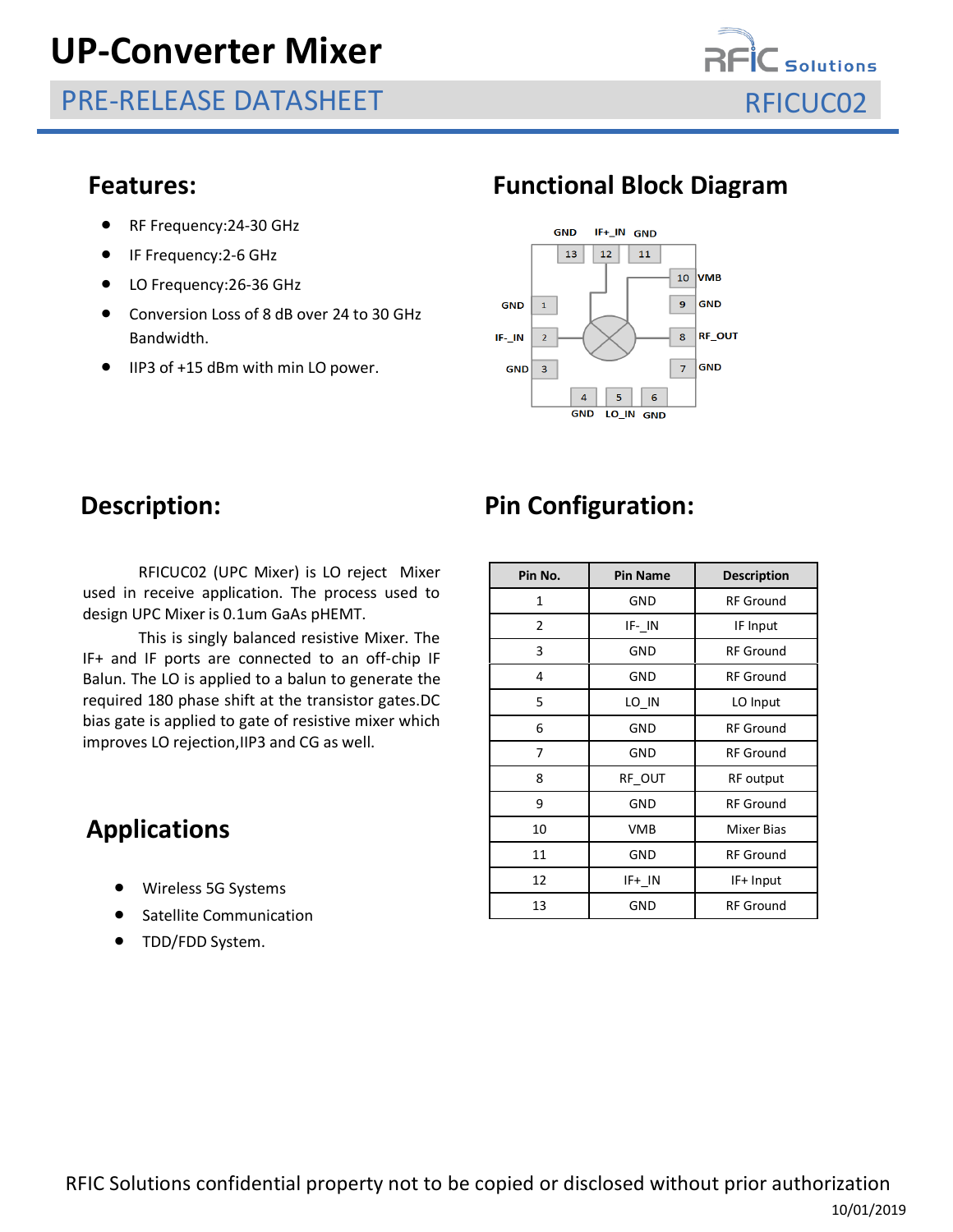

### **Electrical Specification:**

The electrical specifications apply at TA=+25°C in a 50Ω system. Typical data shown is for a down conversion application with a +18 dBm sine wave LO input and a mixer bias of -0.5 V.

| Parameter                                                                          | <b>Test Condition</b> | Min            | <b>Typ</b> | <b>Max</b> | Unit |
|------------------------------------------------------------------------------------|-----------------------|----------------|------------|------------|------|
| RF (Port 1) Frequency Range                                                        |                       | 24             |            | 30         | GHz  |
| LO (Port 2) Frequency Range                                                        |                       | 26             |            | 36         | GHz  |
| IF (Port 3) Frequency Range                                                        |                       | $\overline{2}$ |            | 6          | GHz  |
| Conversion Loss (CL)                                                               | $IF = 2 GHz$          |                | 8          |            | dB   |
|                                                                                    | $IF = 4 GHz$          |                | 8          |            |      |
|                                                                                    | $IF=6$ GHz            |                | 8          |            |      |
| Image Rejection (IR)                                                               |                       |                | 13         |            | dBc  |
| Isolation                                                                          | LO to RF              |                | $21+$      |            | dB   |
|                                                                                    | LO to IF              |                | $24+$      |            | dB   |
|                                                                                    | RF to IF              |                | $28+$      |            | dB   |
| Input IP3 (IIP3)<br>RF power = -20 dBm, Freq spacing=<br>100MHz, LO Power = 18 dBm | $IF = 2 GHz$          | 15             | 20         | 25         |      |
|                                                                                    | $IF = 4 GHz$          | 15             |            | 26         |      |
|                                                                                    | IF=6 GHz              | 17             |            | 20         | dBm  |
| Input 1 dB Gain Compression Point<br>(P1dB)                                        |                       |                | 11         |            | dBm  |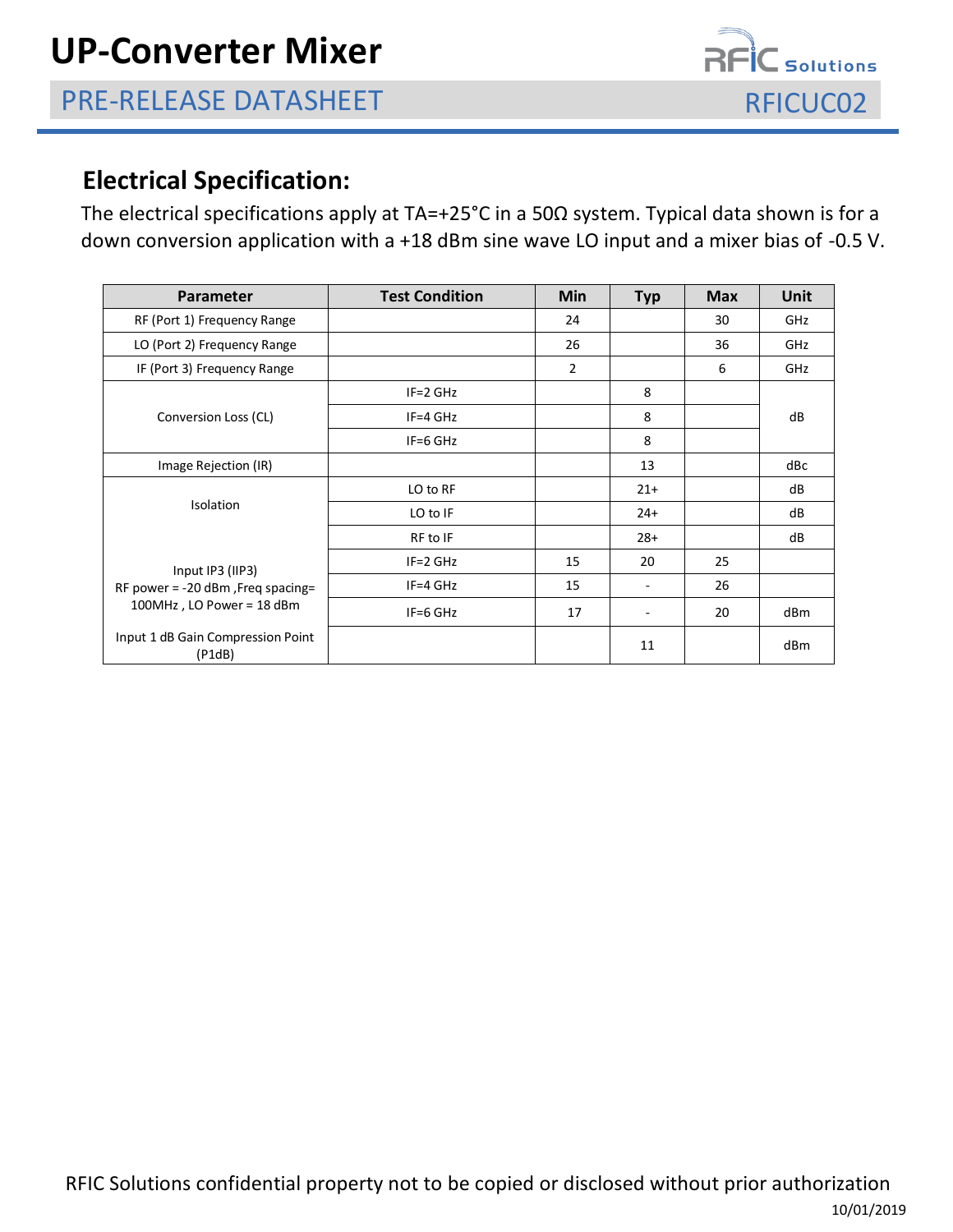

**Typical Performance Curves:**The test conditions and frequency plan below applies to all following sections, unless otherwise specified.

**Frequency spacing = 100 MHz ,VMB (Mixer bias) = -0.5 V,LO power = 18dBm**



**IIP3 vs RF Frequency** 



RFIC Solutions confidential property not to be copied or disclosed without prior authorization 10/01/2019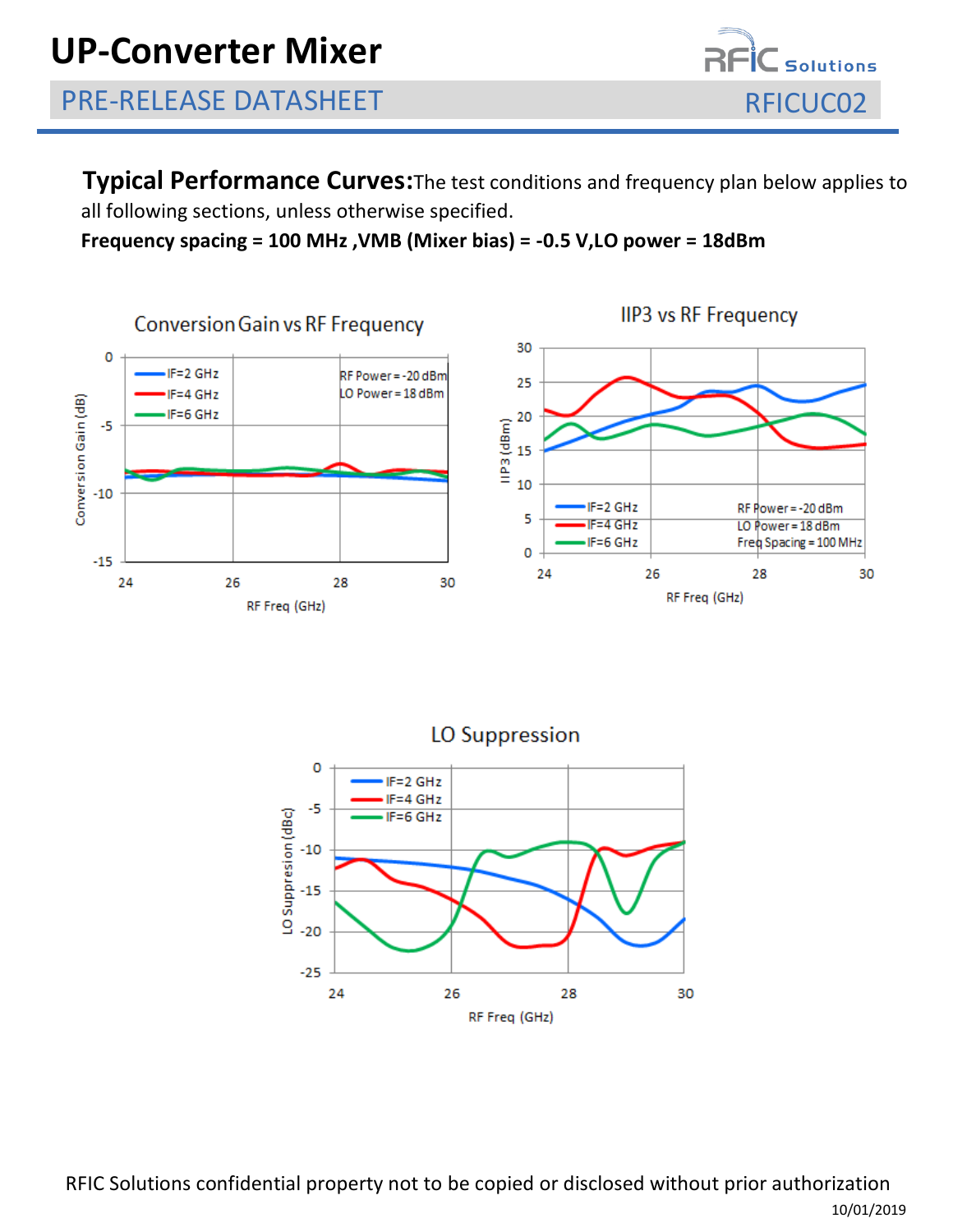# **UP-Converter Mixer**

—<br>— Solutions

## PRE-RELEASE DATASHEET REICUC02